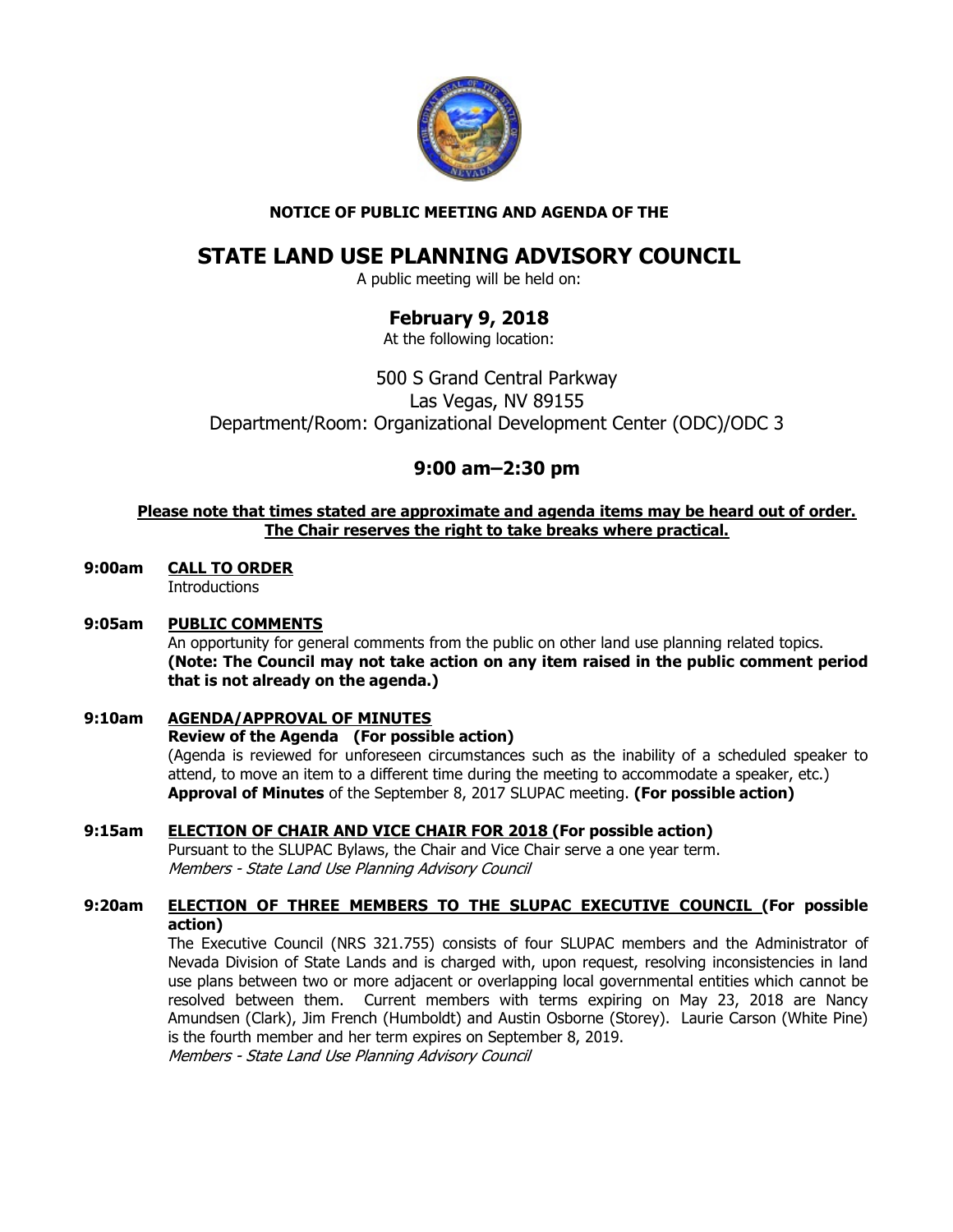#### 9:25am CONSIDERATION OF LETTERS OF APPRECIATION (For possible action)

 Letters recognizing the time and commitment of former members Nancy Amundsen (Clark), Nancy Boland (Esmeralda), Randy Brown (Elko) and Harold Ritter (Lyon) will be provided for consideration of the Council and signature by the Chairman. Members - State Land Use Planning Advisory Council

#### 9:30am RS 2477 ROADS WORK SESSION (For possible action)

 Ongoing roundtable discussion and development of a legal protocol whereby a county may perfect its rights to and finalize title to an accessory road or a public road as a result of the passage of Senate Bill 456 in the 2015 Legislative Session. This is a primary focus area of SLUPAC, in coordination with Nevada Association of Counties and the Nevada Attorney General. Members - State Land Use Planning Advisory Council

#### 10:00am NEVADA'S ELECTRIC HIGHWAY (For discussion only, no action)

 A representative from the Governor's Office of Energy will speak about the Nevada Electric Highway, which started as a partnership between the Governor's Office, NV Energy, and Valley Electric Association to expand the state's electric vehicle charging infrastructure by placing charging stations at cost-effective and strategic locations between Reno and Las Vegas. Matthew Tuma, Nevada Governor's Office of Energy

#### 10:30am NEVADA STATE HISTORIC PRESERVATION PLAN (For discussion only, no action)

 The Nevada State Historic Preservation Office (SHPO) is federally mandated to have a Preservation Plan that establishes goals and priorities for the SHPO, Nevada's heritage preservation community, and the public (54 U.S.C. § 302303). The current plan will expire in December of 2019. This presentation will provide an overview on the SHPO's public survey efforts to gather information concerning Nevada's heritage preservation interests, the needs/desires of the public on preservation issues, and establish priorities and goals for the SHPO, other state and local governments, Nevada's heritage preservation community, and the public to focus on in the coming eight years (2020-2028). Rebecca Palmer, Nevada State Historic Preservation Officer

#### 11:00am PLANNING THE LAS VEGAS STADIUM (For discussion only, no action)

Update on the Las Vegas Stadium and a discussion related to the unique planning challenges associated with such a large endeavor. Nancy Amundsen, Director of Comprehensive Planning, Clark County

 Don Web, Principal with the Cordell Corporation who serves as the Chief Operating Officer of the LV Stadium development team

#### 11:30am COUNTY PLANNING ISSUES (For discussion only)

Presentations by SLUPAC members on planning related activities within their areas of representation. Members – State Land Use Planning Advisory Council

#### 12:00pm LUNCH/CONTINUATION OF COUNTY PLANNING ISSUES (For discussion only)

Members – State Land Use Planning Advisory Council

## 1:00pm COUNCIL MEMBER COMMENTS

### COUNCIL DISCUSSION AND RECOMMENDATIONS FOR REVISITING SLUPAC FOCUS AREAS (For possible action)

Council will discuss and consider recommendations for revisiting the primary SLUPAC focus areas identified for 2015-2017 and determine the way forward for 2018-2020.

## Primary 2015-2017 SLUPAC Focus Areas:

- **RS2477 Roads Protocol (SB 456)**
- **County NEPA Consistency Review Assistance**
- Public Land Policy Plan Update Assistance and Outreach
- SLUPAC and Counties Role and Inclusion in Development of a Statewide Water Management Plan (AB 198)
- ACEC Procedures (AB 144)